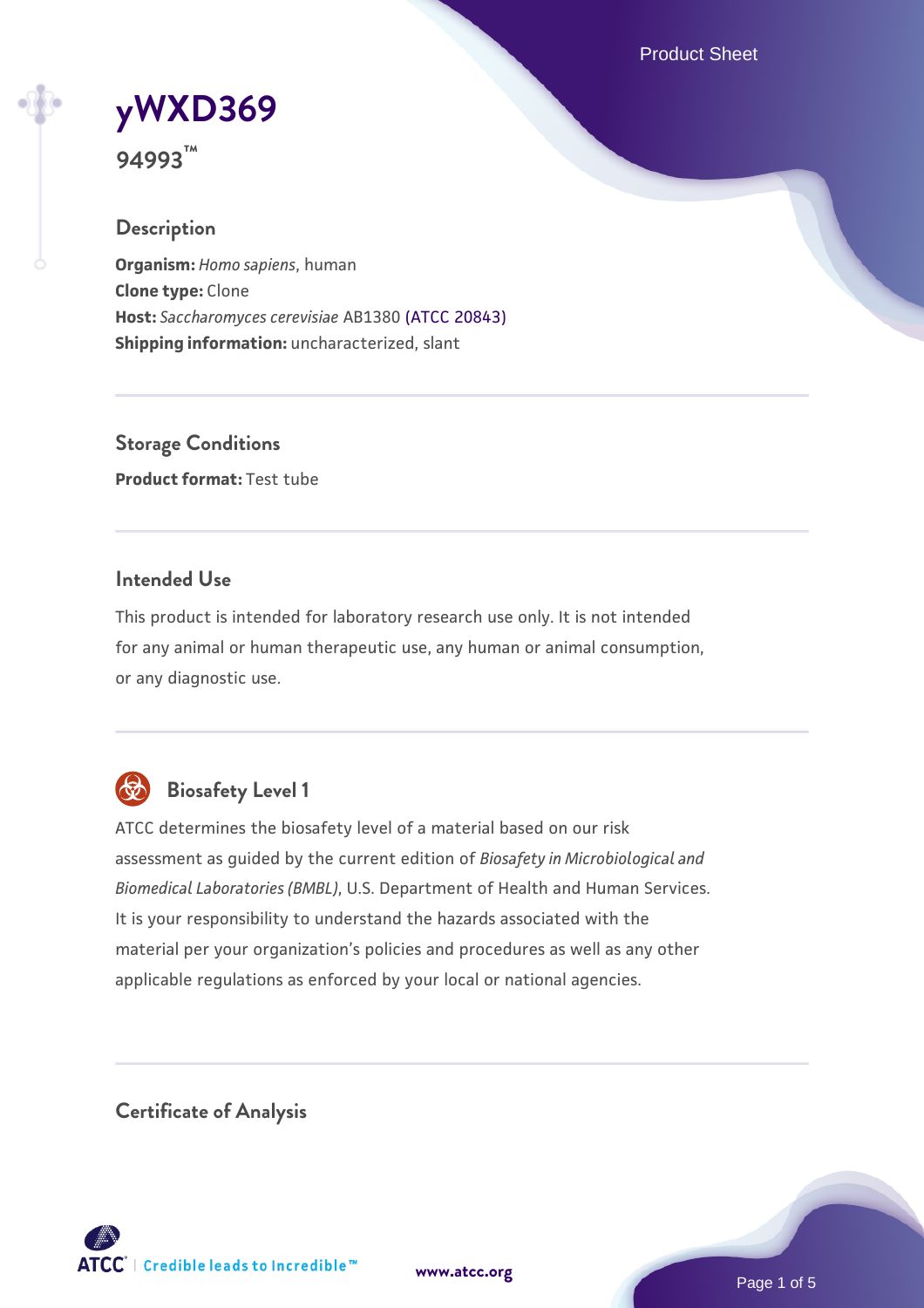

For batch-specific test results, refer to the applicable certificate of analysis that can be found at www.atcc.org.

#### **Insert Information**

**Type of DNA:** genomic **Genome:** Homo sapiens **Chromosome:** X X q24-q28 **Gene name:** DNA Segment, single copy **Gene product:** DNA Segment, single copy [DXS1980] **Gene symbol:** DXS1980 **Contains complete coding sequence:** Unknown **Insert end: Tagl** 

#### **Vector Information**

**Intact vector size:** 11.700 **Vector name:** pYAC-RC **Type of vector:** YAC **Construction:** pYAC3, polylinker **Host range:** *Saccharomyces cerevisiae*; *Escherichia coli* **Centromere:** CEN4 **Cloning sites:** NotI; SacII; SalI; mLuI; ClaI; SnaBI; SmaI **Markers:** SUP4; HIS3; ampR; URA3; TRP1 Polylinker sites: Notl; SacII; SalI; mLuI; ClaI; SnaBI; SmaI **Promoters:** none **Replicon:** pMB1; ARS1

#### **Growth Conditions**

**Medium:**  [ATCC Medium 1245: YEPD](https://www.atcc.org/-/media/product-assets/documents/microbial-media-formulations/1/2/4/5/atcc-medium-1245.pdf?rev=705ca55d1b6f490a808a965d5c072196)



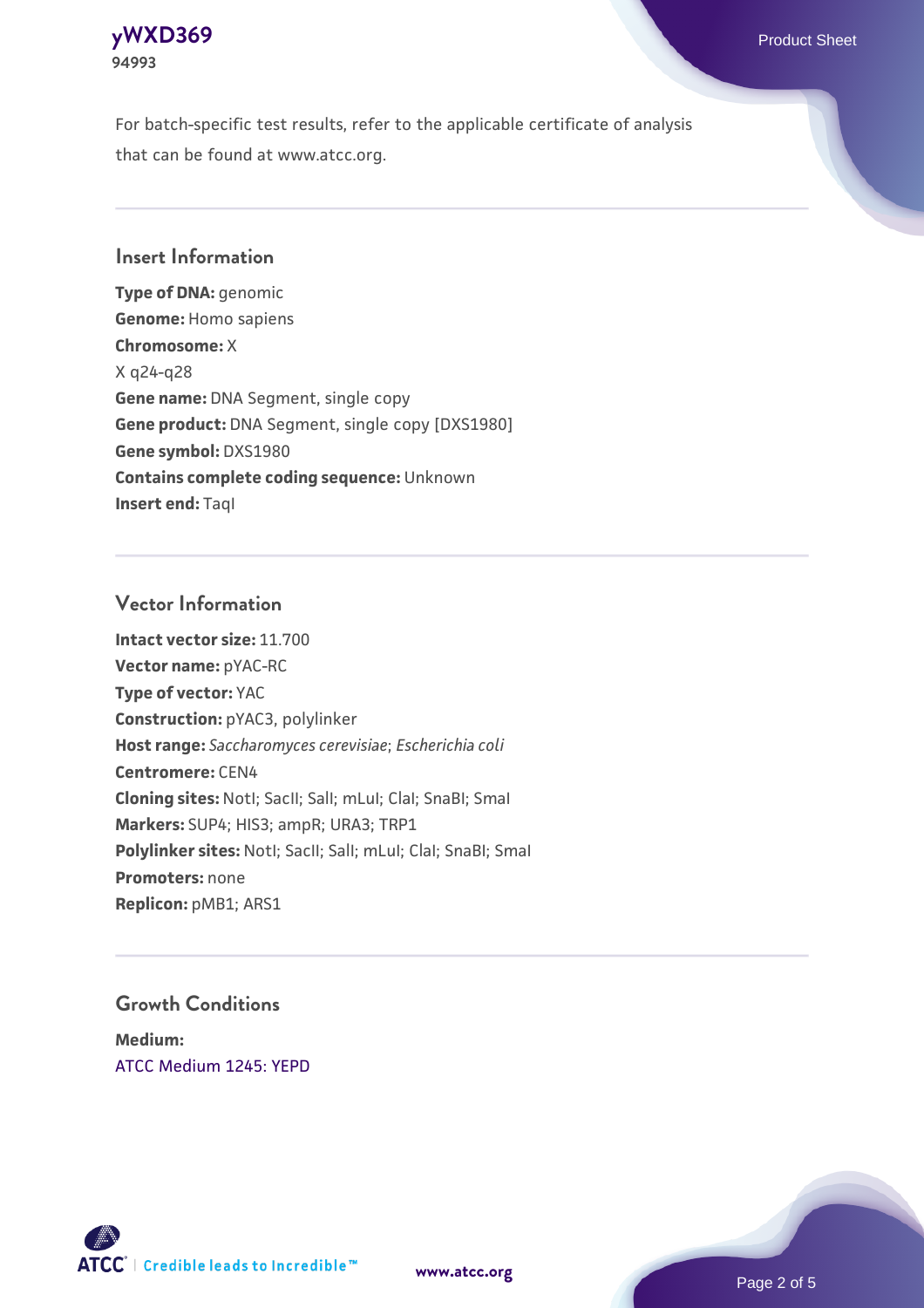**[yWXD369](https://www.atcc.org/products/94993)** Product Sheet **94993**

**Temperature:** 30°C

#### **Notes**

More information may be available from ATCC (http://www.atcc.org or 703- 365-2620).

#### **Material Citation**

If use of this material results in a scientific publication, please cite the material in the following manner: yWXD369 (ATCC 94993)

#### **References**

References and other information relating to this material are available at www.atcc.org.

#### **Warranty**

The product is provided 'AS IS' and the viability of ATCC® products is warranted for 30 days from the date of shipment, provided that the customer has stored and handled the product according to the information included on the product information sheet, website, and Certificate of Analysis. For living cultures, ATCC lists the media formulation and reagents that have been found to be effective for the product. While other unspecified media and reagents may also produce satisfactory results, a change in the ATCC and/or depositor-recommended protocols may affect the recovery, growth, and/or function of the product. If an alternative medium formulation or reagent is used, the ATCC warranty for viability is no longer valid. Except as expressly set forth herein, no other warranties of any kind are

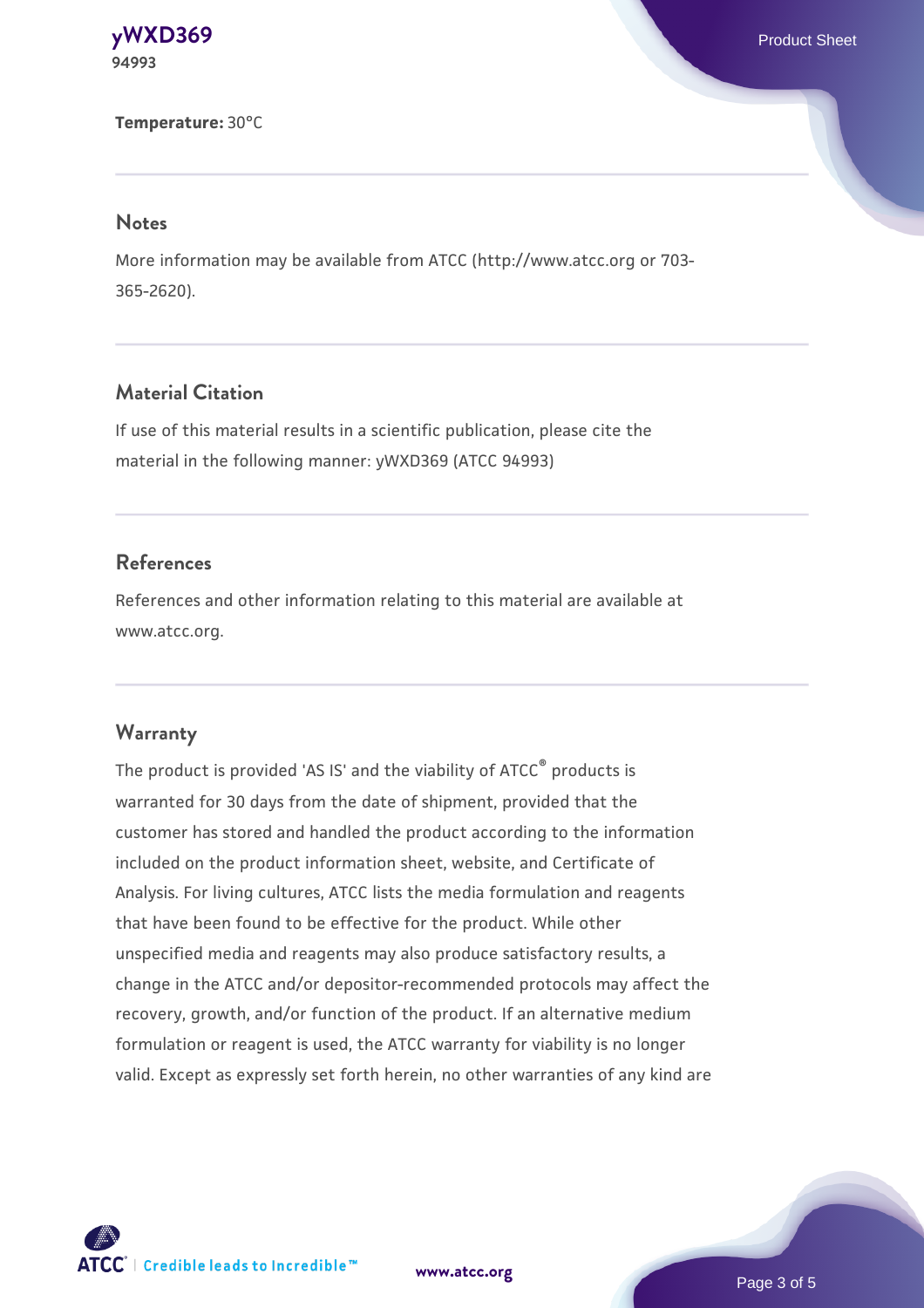**[yWXD369](https://www.atcc.org/products/94993)** Product Sheet **94993**

provided, express or implied, including, but not limited to, any implied warranties of merchantability, fitness for a particular purpose, manufacture according to cGMP standards, typicality, safety, accuracy, and/or noninfringement.

#### **Disclaimers**

This product is intended for laboratory research use only. It is not intended for any animal or human therapeutic use, any human or animal consumption, or any diagnostic use. Any proposed commercial use is prohibited without a license from ATCC.

While ATCC uses reasonable efforts to include accurate and up-to-date information on this product sheet, ATCC makes no warranties or representations as to its accuracy. Citations from scientific literature and patents are provided for informational purposes only. ATCC does not warrant that such information has been confirmed to be accurate or complete and the customer bears the sole responsibility of confirming the accuracy and completeness of any such information.

This product is sent on the condition that the customer is responsible for and assumes all risk and responsibility in connection with the receipt, handling, storage, disposal, and use of the ATCC product including without limitation taking all appropriate safety and handling precautions to minimize health or environmental risk. As a condition of receiving the material, the customer agrees that any activity undertaken with the ATCC product and any progeny or modifications will be conducted in compliance with all applicable laws, regulations, and guidelines. This product is provided 'AS IS' with no representations or warranties whatsoever except as expressly set forth herein and in no event shall ATCC, its parents, subsidiaries, directors, officers, agents, employees, assigns, successors, and affiliates be liable for indirect, special, incidental, or consequential damages of any kind in connection with or arising out of the customer's use of the product. While reasonable effort is made to ensure authenticity and reliability of materials on deposit, ATCC is not liable for damages arising from the misidentification or misrepresentation of such materials.



**[www.atcc.org](http://www.atcc.org)**

Page 4 of 5